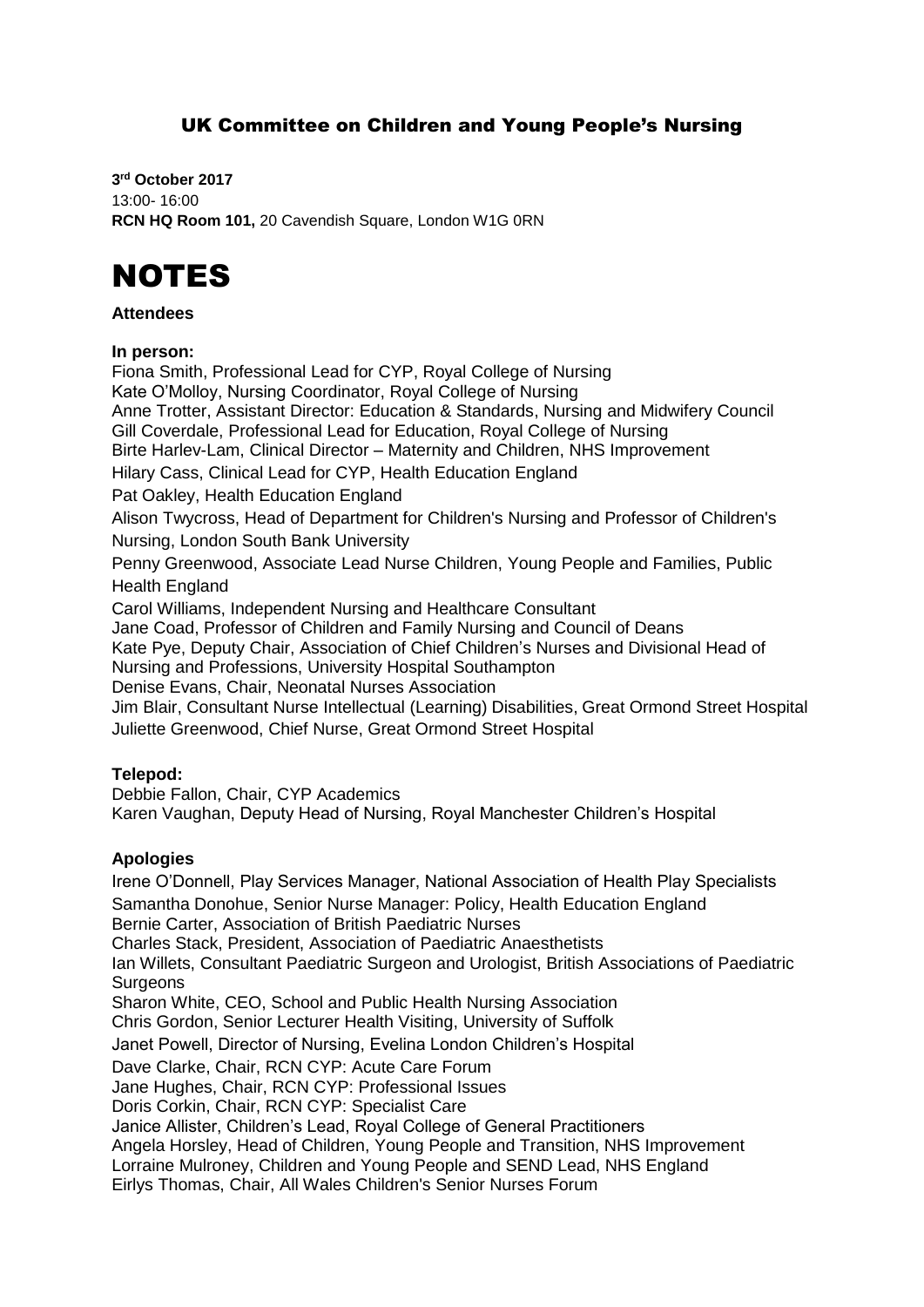## **1. Welcome**

All members introduced themselves, including those joining by teleconference. Apologies were noted.

#### **2. Matters arising**

No issues or concerns raised from previous meeting minutes. No actions noted at last meeting.

#### **3. NMC pre-registration standards & prescribing – Anne Trotter, NMC (see attached presentation)**

- AT introduced herself and outlined the objectives of the proposed standards of proficiency for registered nurses. Started in 2016, it is a five year independent review launched by the NMC Council.
- AT discussed the timeline, informed the group that the midwives consultation will now launch in 2019 and will include links with neonatal care.
- Acknowledged the care that people now need from nurses and midwives has changed with technology taking a bigger role, AT outlined proposed changes to combat this. The NMC aspire to a higher ambition point of entry to the register. Ideally with one set of proficiencies that applies to the four fields of nurses.
- AT informed the group of the planned future nurse proficiencies and highlighted feedback they have received so far.
- Discussed current issues and the aim of predicting what nurses would need in 2030 and the proposal being set by the NMC. The barriers stopping nurses from prescribing earlier and questioned why this was happening if nurses had the knowledge? How to prepare the workforce to care at home when students do placements in hospital?
- AT outlined to the group how the NMC will evaluate the feedback and prepare the final draft of the standards which are due in March 2018.
- DE asked about the role of simulation in training and how it has resulted in a reduced number of student nurses now on wards. AT outlined the concerns of the NMC and the number of simulation hours used during training.
- Group discussed the standards and AT asked for anyone with contacts in the digital sector to please point them in the direction of the website.

### **4. RCN Credentialing for Advanced Practice – Gill Coverdale, Professional Lead for Education**

## **(see attached presentation)**

- GC introduced herself and the process of assessing Advanced Level Nursing Practice Credentialing was explained to the group.
- Nurses are assessed on their qualifications, experience and competence against the four pillars of advanced practice - clinical, management leadership, education and research.
- GC highlighted the need for credentialing and regulation, highlighting the variety of titles used by nurses claiming to work at advanced level.
- Criteria for credentialing was discussed as the participant having a relevant Master's Degree, prescribing rights, experience mapped against the four pillars of advanced practice and evidence of CPD over previous three years. Transitional arrangements for non-Masters advanced level nurses are available until April 2017.
- The ANLP process was discussed by the group, GC outlined the process map and self-assessment. Group discussed the frustrations of nurses who complete training to realise there is no post at the end of it.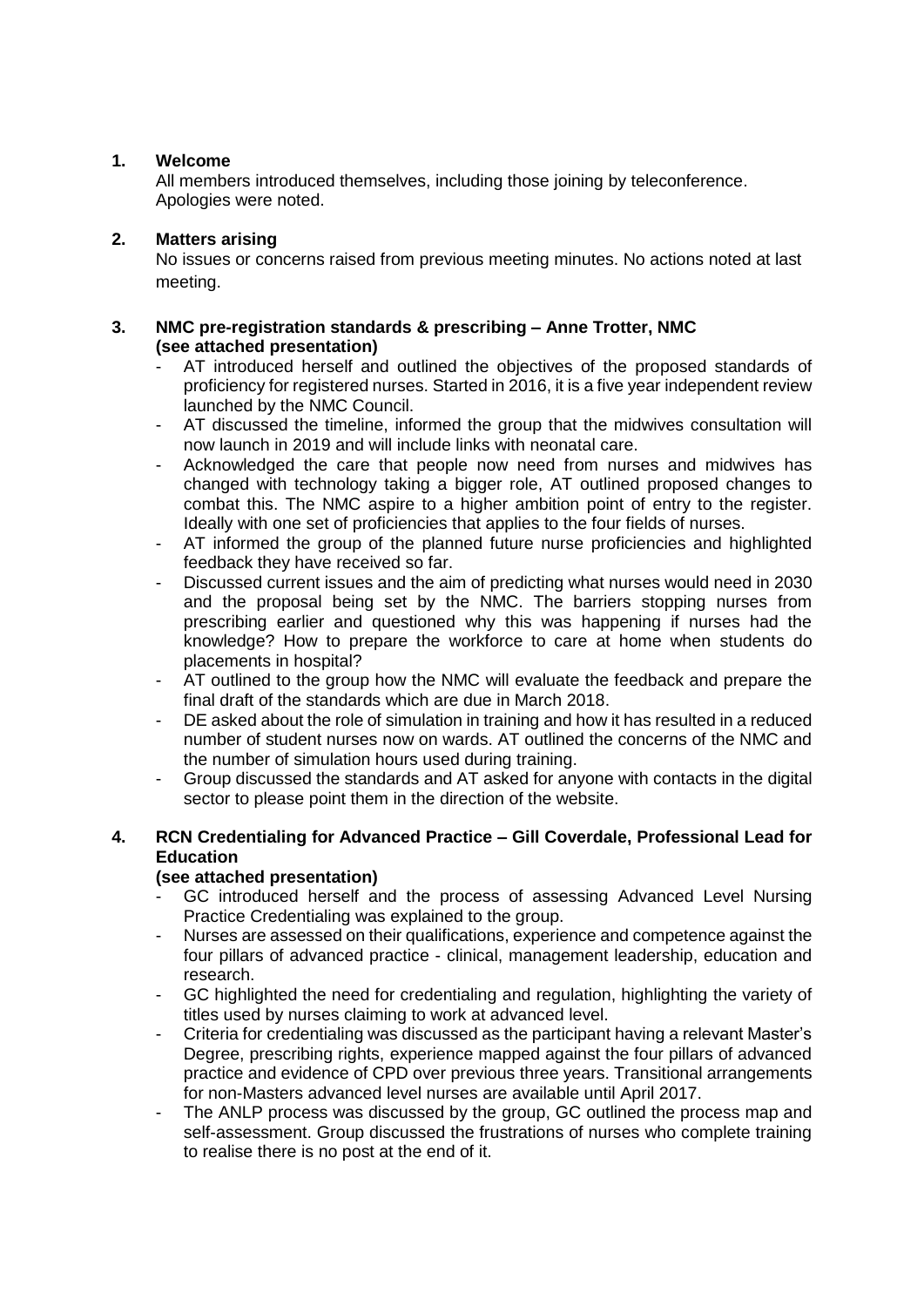- Opportunities for nurses who receive credentialing was highlighted as annual CPD event, research opportunities and their name being added to an RCN database.
- Initial fee for credentialing assessment is  $£275$  with a renewal needed after three years at a fee of £125. Nurses associated with a credentialing programme can apply for the course to cover the initial assessment fee.
- For further information on credentialing and accreditation please follow the link: [https://www.rcn.org.uk/professional-development/professional-services,](https://www.rcn.org.uk/professional-development/professional-services) or contact the credentialing team at [credentialing@rcn.org.uk.](mailto:credentialing@rcn.org.uk) (Please see attached job plan examples)

#### **5. NHS Improvement Safe and sustainable staffing guidance – Birte Harlev-Lam, clinical director, Maternity and children (see attached presentation)**

- BHL outlined the project, beginning in 2016, as a refresh of the NQB guidance which is perceived as being adult/acute focused. A CYP specific guidance is needed.
- BHL discussed the original intention to combine neonatal and CYP. Informed the group they were split due to the individual needs of Neonatal and CYP.
- The neonatal resource will build on what is already there, informed by NICE QS4 for neonatal specialist care, the DH Toolkit for high quality neonatal services and the BAPM Service standards for hospitals providing neonatal care. The resource will combine the guiding principles underpinning staffing in neonatal services.
- As no standard exists for CYP inpatient wards this improvement resource therefore includes all inpatient wards caring for infants and CYP. The resource will build on standards and recommendations from the RCN, RCPCH, CQC and PICS. The resource is informed by a comprehensive evidence review of the research relating to staffing systems for CYP wards, commissioned for this improvement resource.
- There will be three expectations in the resource with a focus on Right Staff, Right Skills and Right Place and Time. These will measure patient outcomes, people productivity and financial sustainability.
- BHL highlighted plans to develop a CYP dashboard referencing the Lord Carter Productivity and Efficiency Review.
- BHL informed the group of who is involved in the improvement resources and the plans for implementation. Highlighted key milestones in the implementation plan and updated the group on Sir Robert Francis' feedback.
- Questions were asked about Sir Robert Francis' feedback and the intention to use as staffing guidance rather than rules.

#### **6. Health Education England, Children's and Young People's workforce study – Hilary Cass & Pat Oakley**

- PO updated the group on recent work. Base model has been designed and populated with activity data. PO thanked FS for putting nursing feedback together.
- PO outlined the feedback. Has shown new management architecture, issues with medicines and that there are upwards of eight types of nurses working in community.
- Local economic and funding differences in communities has resulted in staffing variances.
- DE informed PO and HC of the data she has collated and how it can be accessed for their specific needs.
- Group discussed courses and funding issues they are seeing in their roles. PO updated the group on the recent Secretary of State announcement promising 5000 new training posts for nurses.
- Group discussed the apprentice scheme and the differences between adult and CYP nurses on the apprentice scheme.

## **7. Any other business**